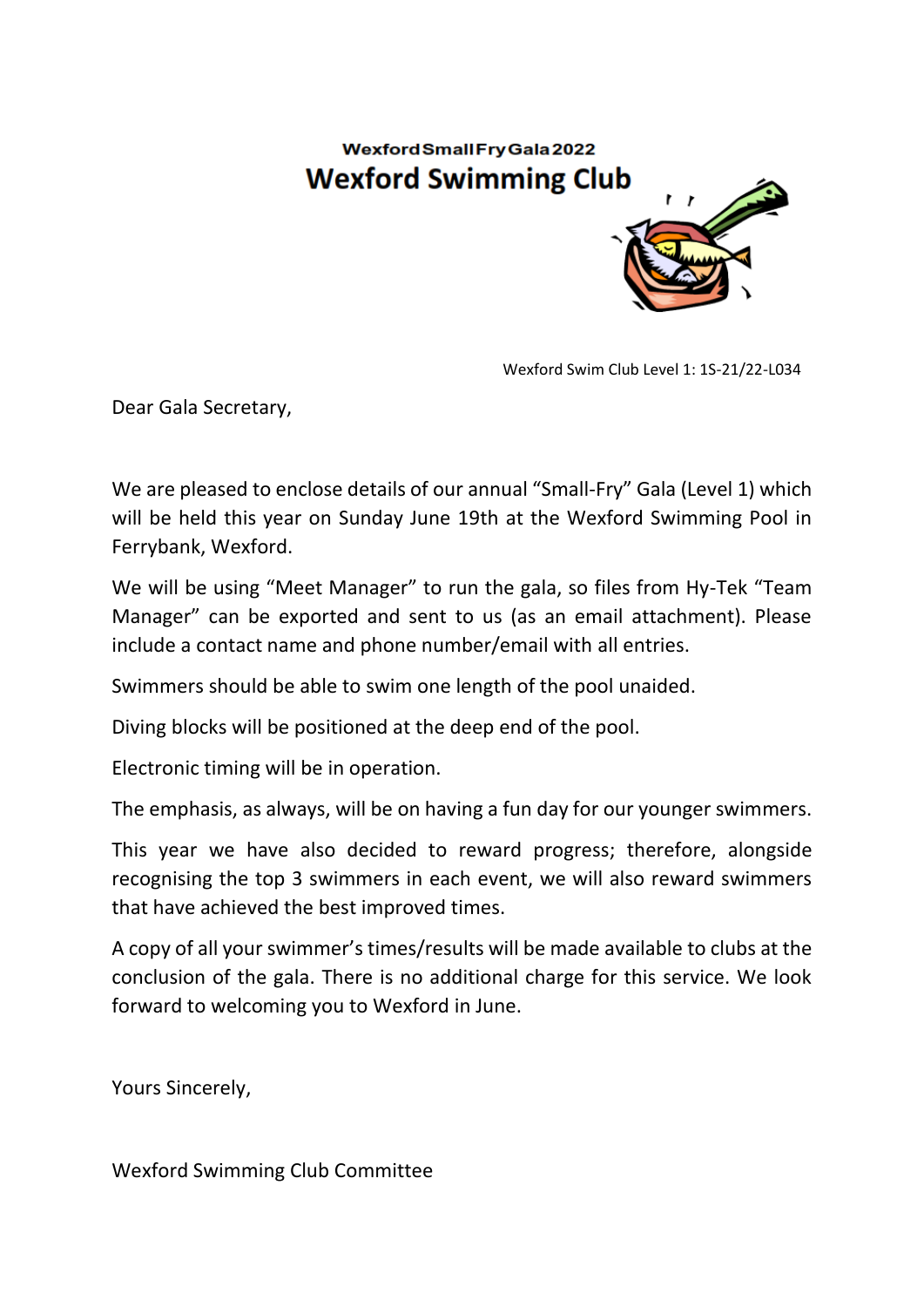## **WexfordSmallFryGala2022**

(UNDER SWIM IRELAND RULES)

| <b>VENUE:</b>           | WEXFORD SWIMMING POOL, FERRYBANK, WEXFORD.                                                  |
|-------------------------|---------------------------------------------------------------------------------------------|
| DATE:                   | Sunday June 19th 2022                                                                       |
| <b>TIMES TBC:</b>       |                                                                                             |
|                         | SESSION 1: WARM-UP 8.00 - START 9.00.                                                       |
|                         | SESSION 2: WARM-UP 13.00 - START 14.00.                                                     |
| <b>SCRATCHES:</b>       | 1h BEFORE START OF EACH SESSION                                                             |
| <b>ORDER OF EVENTS:</b> | AS PER ATTACHED LIST.                                                                       |
|                         | GIRLS FIRST IN SESSION ONE, BOYS FIRST IN SESSION TWO.                                      |
| <b>ENTRIES:</b>         | €7.00 PER INDIVIDUAL EVENT €20.00 PER RELAY                                                 |
| <b>AGE GROUPS:</b>      | 9 and under, 10-12, 13 and over - AGE ON 31.12.22                                           |
|                         | ALL EVENTS WILL BE HEAT DECLARED WINNER                                                     |
|                         | EVENTS WILL BE SEEDED ON TIMES NOT AGE                                                      |
|                         | RELAYS: 10 & UNDER AND 11 & OVER                                                            |
| <b>AWARDS:</b>          | MEDALS WILL BE AWARDED TO THE TOP 3 SWIMMERS IN EACH AGE GROUP<br>AND TOP 3 TEAMS IN RELAYS |
|                         | COLORED BRACELETS FOR TOP 3 BEST IMPROVED                                                   |
| <b>ENTRY DEADLINE:</b>  | <b>ENTRIES BY FRIDAY JUNE 3rd</b>                                                           |
| <b>PAYMENTS:</b>        | Tuesday June 24th 2022                                                                      |
| <b>BANK DETAILS:</b>    | IBAN:IE49IPBS99063930754509                                                                 |
|                         | <b>BIC: IPBSIE2D</b>                                                                        |
| <b>ENTRIES TO:</b>      | galaentries@wexfordswimmingclub.ie                                                          |
|                         |                                                                                             |

➢ Any points not covered by the above will be at the discretion of the Gala Organisers

➢ The decision of the Gala Organisers will be final.